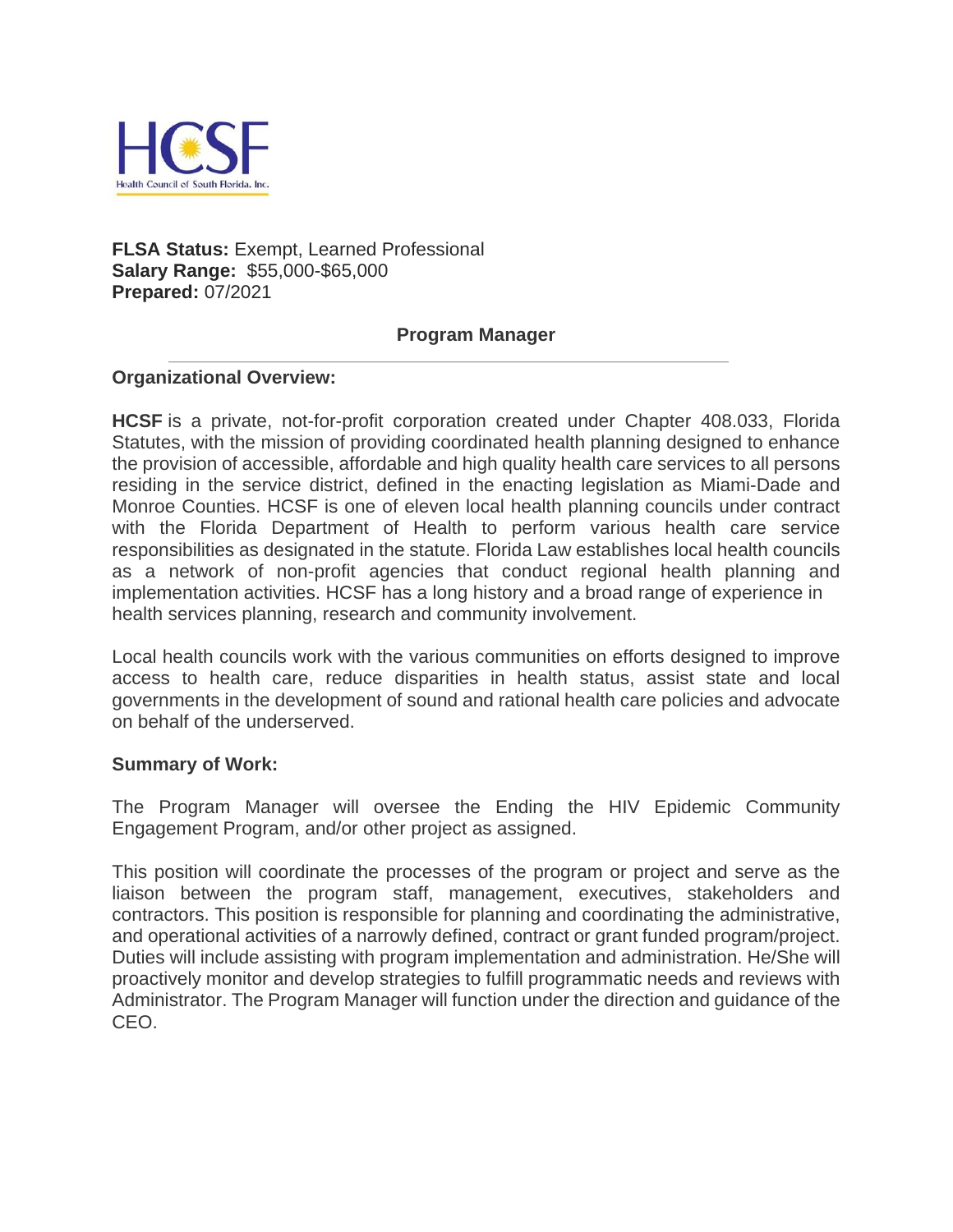## **Core Duties & Responsibilities:**

- Serve as main point of contact and liaison between program staff, upper management, executives, contractors and vendors
- Strategize and outline the goals and objectives of the program/project
- Work on multiple tasks while meeting all contractual and reporting deadlines
- Review and prepare program/project deliverables and invoicing received from contractors
- Assist with preparation of project deliverables and budget reporting
- Monitor program contractors and vendors to ensure consistency with criteria established by funding sources
- Support all aspects of program monitoring and evaluation, including data collection, deliverables, tracking, and reporting
- Communicate program objectives, goals, and progress to program directors, executives, upper management, and stakeholders
- Participate in required meetings or conference calls
- Assist in other duties as assigned

## **Educational Experience:**

- Bachelor's degree or Master's degree in business or related field. Public health or a closely related field is highly preferred.
- 3 4 years of relevant work experience in project management and project coordination.

# **Knowledge, Skills, and Abilities:**

- Excellent English writing and speaking skills; bi-lingual is a plus
- Excellent interpersonal, verbal, and written communication skills
- Knowledgeable in program management methodology and techniques
- Proven stakeholder management skills
- Experience in working with diverse groups
- Experience with compiling and following strict budgets
- Able to work independently and collaboratively
- Means of transportation for occasional local travel in both Miami-Dade and Monroe Counties when needed
- Competency in Microsoft Office programs, computer literacy and well-developed technology skills
- Able to multi-task, prioritize, and manage time effectively

# **Physical/Mental Abilities and Processes:**

- Sustained concentration and attention to detail
- Interpreting and applying federal guidelines to daily operations